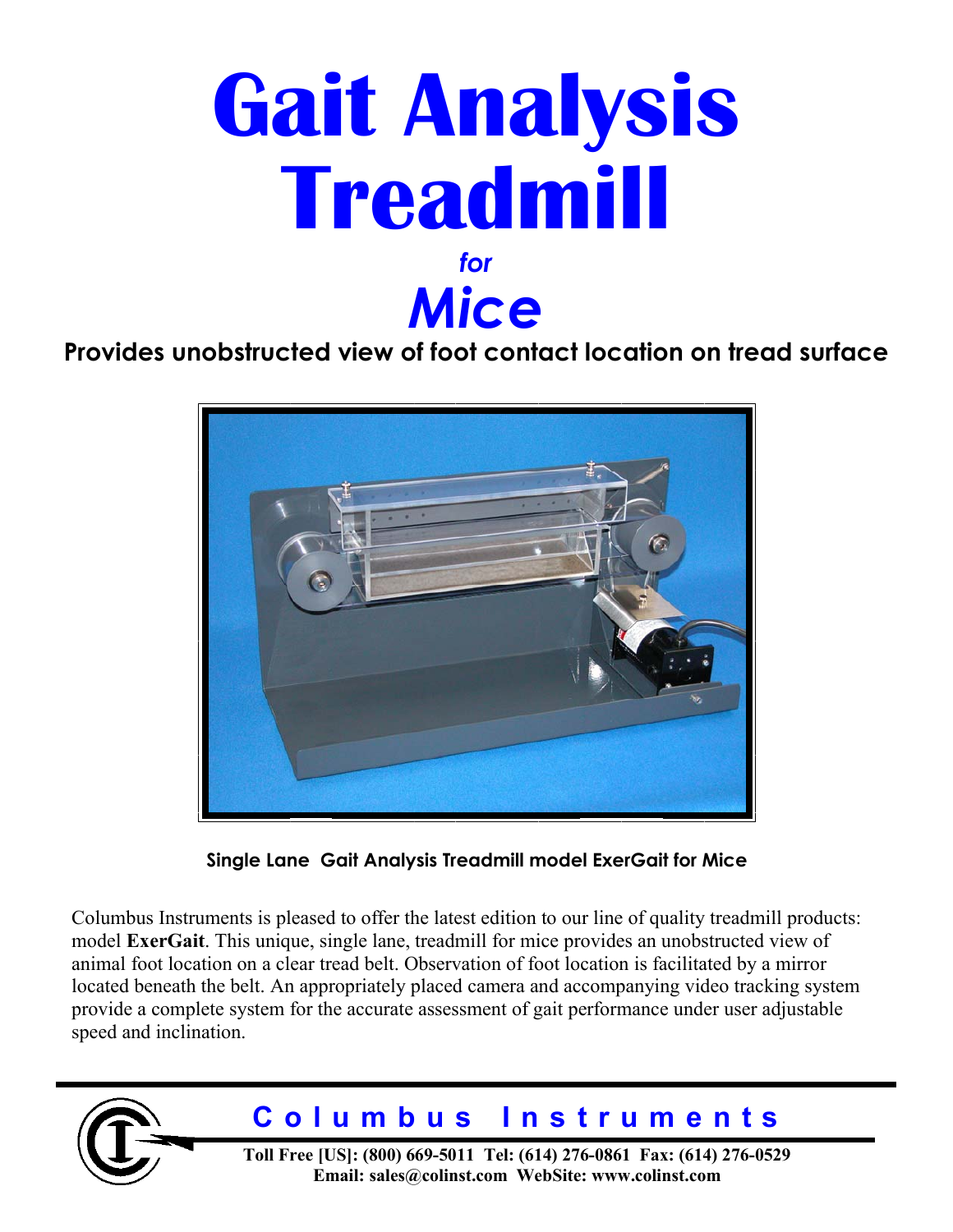### **Crystal Clear Running Surface**

ExerGait's belt is constructed of a crystal clear, easily cleaned, material bonded to create an endless loop. The belt seam is minimized so as to not cause artifact in the tracking system. The belt is the only material in the optical pathway from foot-pad to camera lens, minimizing obfuscation of the foot-pad / belt contact point.

### **Sensory Indication of Rear Wall Proximity**

ExerGait incorporates a "bumper" along the bottom edge of the rear wall. The bumper is located at a height that contacts the animal before harm is brought about by unintended full contact with the rear wall. Animals respond to the bumper and relocate accordingly.

### **Adjustable Lane length**

ExerGait provides user adjustable front and rear walls. Wall location may be adjusted to create an active lane length of 4.5" ( 11.4 cm) to 10.5" (26.6 cm). Restricting the animal to a confined area assists with video set-up as well as eliciting consistent cadence.

## **High Torque Motor With Speed Control**

ExerGait incorporates a motor that develops high torque. High torque insures smooth operation at low speed. Consistent tread speed is maintained by a velocity feedback mechanism that compares actual tread speed with the requested setpoint. The controller makes continuous, automatic, adjustments as needed to maintain the required speed.

### **Easy Maintenance**

The belt on which the animal runs can be removed/ replaced without the need for tools. Should the belt become worn or scratched, it can be replaced in under one minute. An automatic tension system assures correct pulley-to-belt contact without the need for user adjustment. A secondary drive belt can also be changed without tools and does not require adjustment. All materials that contact the animal can be easily cleaned.



**Rear Wall Bumper**



# **Adjustable Lane Length**



**High-Torque Motor**



# **Columbus Instruments**

**Toll Free [US]: (800) 669-5011 Tel: (614) 276-0861 Fax: (614) 276-0529 Email: sales@colinst.com WebSite: www.colinst.com**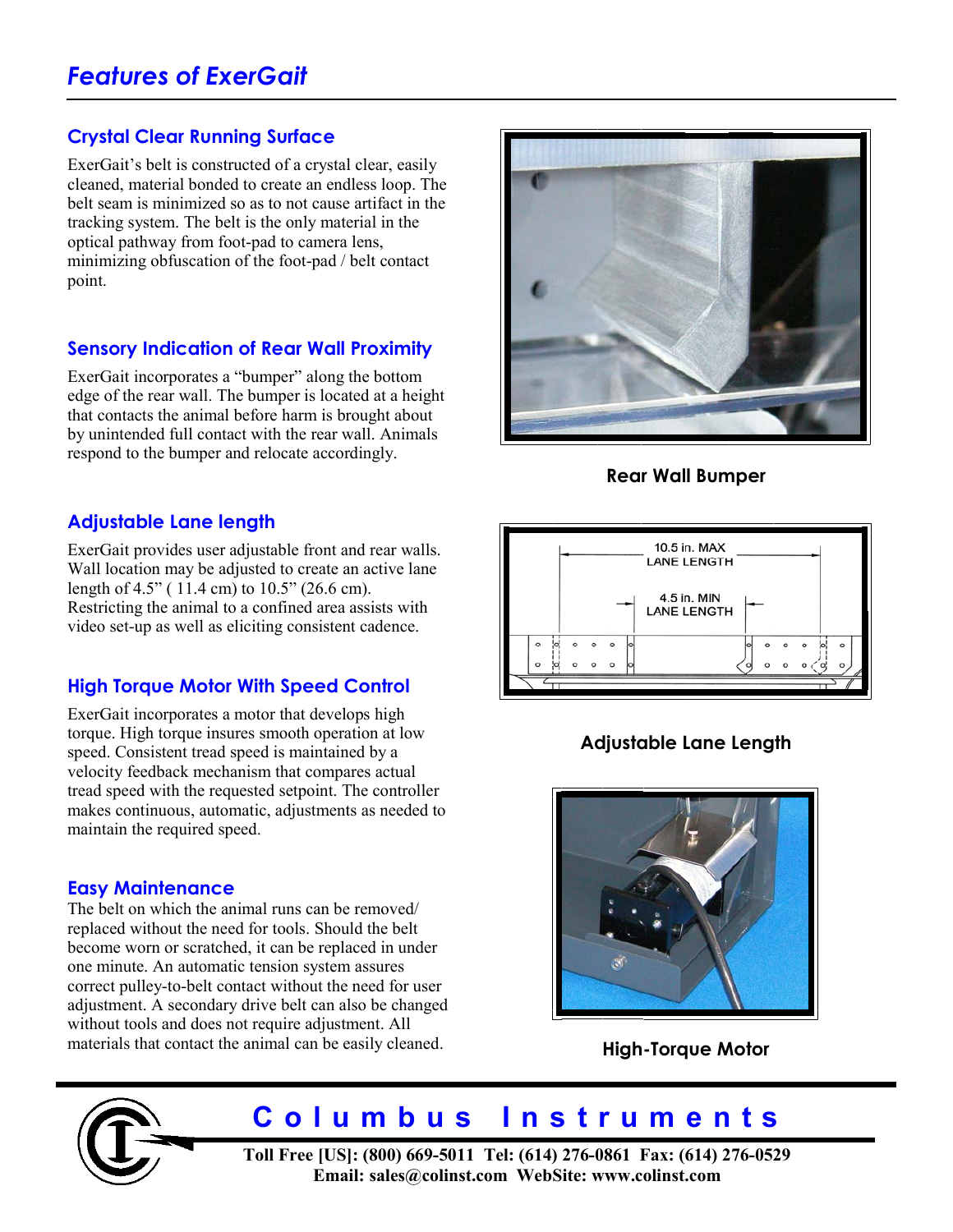**ExerGait** is an open treadmill in which a clear belt measuring 2" (51 mm) in width that provides the running surface for a single mouse. Suspended over the surface of the belt is one clear wall (as viewed from the front of the device) that creates a running lane width of 1.5" (38 mm). The running lane length available for animal access is adjustable from 4.5" (11.4 cm) to 10.5" 26.6 cm). The running lane provides 1.75" (44 mm) of inside height. Alternative dimensions (for accommodation of other species) are available upon special request.

The incline of **ExerGait** is fixed at horizontal but can be externally tilted for either uphill or downhill running. Treadspeed is adjustable over the range of 6 to 100 meters per minute with a resolution of 0.1 meters per minute.

The animal contacts PVC and Lexan materials when placed within the treadmill. The front sidewall is manufactured from clear Lexan to facilitate observation of the animal from an elevation perspective. The back sidewall is manufactured from gray PVC and provides a suitable contrasting backdrop for black and white mice. ExerGait is fabricated on a rigid steel frame that has been powder-coated to resist corrosion.

### **Physical Specifications:**

Overall Height: 10" (25.4 cm) Overall Width: 20.25" (51.4 cm) (left to right) Overall Depth: 9" (22.9 cm) (front to back) Weight: 21 lbs (9.5 kg)

### **Electrical Specifications:**

ExerGait is available in 115VAC/60Hz & 230VAC/50Hz configurations. Power Consumption: 200 watts

# *Ordering Information:*

**1020 ExerGait Gait Analysis Treadmill for Mouse** 



# *ExerGait Treadmill Description TreadScan by Clever Systems Inc.*

Columbus Instruments is pleased to announce a cooperative effort with Clever Systems Incorporated. Their product, TreadScan, is a complimentary adjunct to ExerGait that provides a complete video capture and gait analysis system. TreadScan includes a high speed camera, video capture board and specialized software for operation under Windows XP.

TreadScan tracks foot-pad location of all four paws as the animal traverses the clear belt of ExerGait. Foot-pad location is assigned an XY coordinate pair up to 80 times per second. Analysis of foot-pad motion provides stance time (time of foot-pad / tread belt contact) and swing time for each step. Future developments will include break time (time of foot-pad / tread belt contact to application of maximum contact) and propel time (time from application of maximum contact to foot-pad lift off) as well as stride length and cadence.

Additional details on TreadScan may be obtained by contacting:

#### **Clever Systems Incorporated**

11480 Sunset Hills Road Suite 210W Reston, VA 20190 Tel: (703) 787-6946 Fax: (703) 757-7467 http://www.cleversysinc.com

**View of foot-pads as seen from reflection in mirror of ExerGait** 



## **TreadScan by Clever Systems Incorporated**



# **Columbus Instruments**

**Toll Free [US]: (800) 669-5011 Tel: (614) 276-0861 Fax: (614) 276-0529 Email: sales@colinst.com WebSite: www.colinst.com**